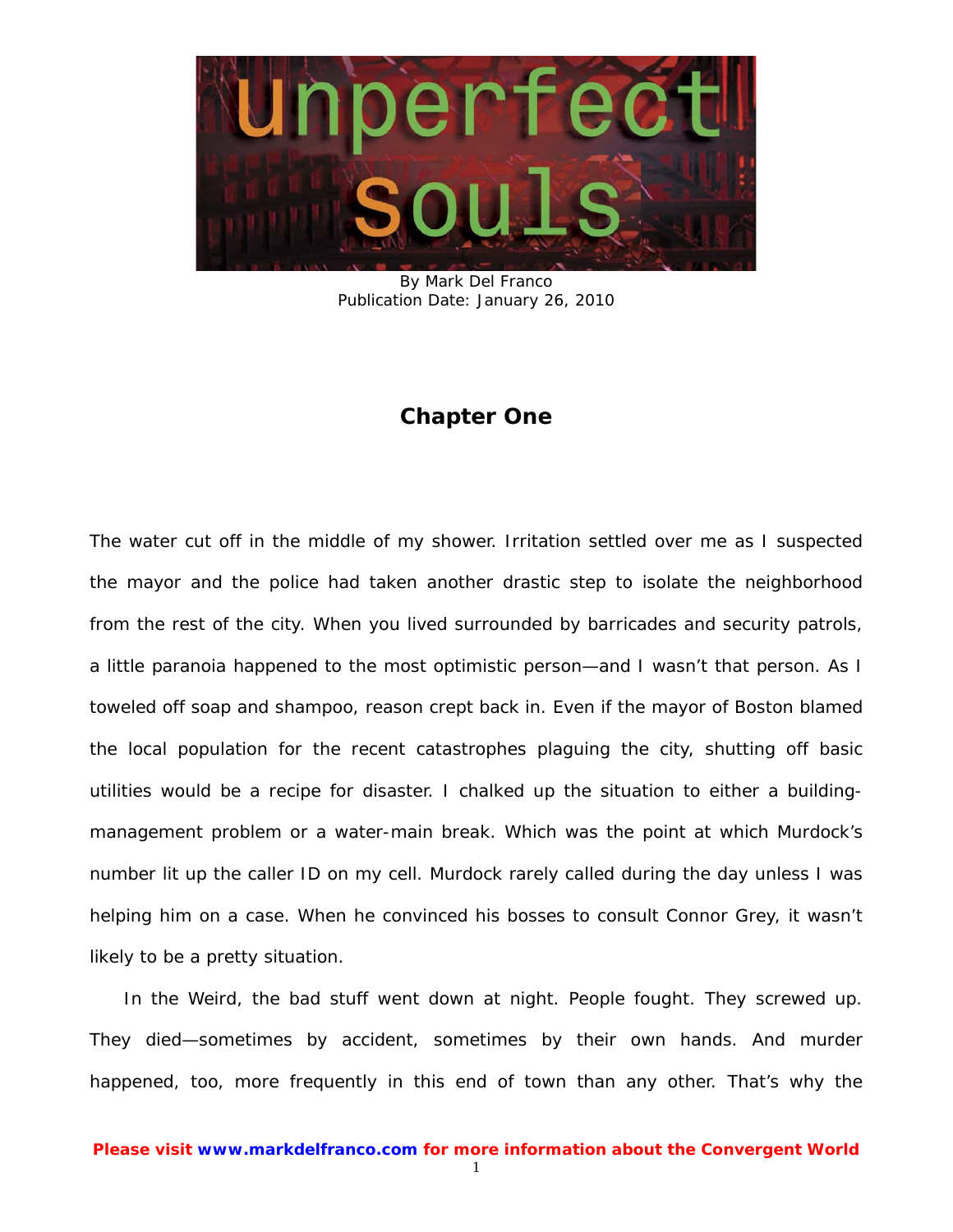

By Mark Del Franco Publication Date: January 26, 2010

neighborhood had the reputation it did. One of the reasons anyway. As a detective lieutenant with the Boston P.D., Murdock tried to contain the worst of it.

When the problems spilled into fey territory, Murdock called me for advice. I didn't mind. I needed the money. Despite having limited abilities these days, I was still a druid. I knew the foibles of most kinds of fey—understood their abilities, their politics, and their perspectives. Even after a hundred years of coexistence, humans had trouble understanding what motivated even fairies or elves to do the things they did, let alone all of the vast subspecies of fey. There was no denying that manipulating essence caused all kinds of trouble. But, it wasn't "magic" like the non-fey thought. It was a system. It had rules. It could be understood. And Murdock wanted to understand it.

I flipped open the phone. "I'm guessing this isn't a social call."

Murdock's low chuckle prickled in my ear. "Oh, I don't know. We can always go for a beer after and guess where the missing head is. You'll probably want to shower first though."

"I just had half a shower, and now there's no water," I said.

"I've got plenty of water for you. Summer and B Street. Can you make it?"

"Be there in a minute." I closed the phone. The intersection was a brisk walk from my apartment. By "brisk," I meant "frigid wind that would be in my face no matter which direction I faced." The neighborhood of the Weird was bounded by water—the harbor to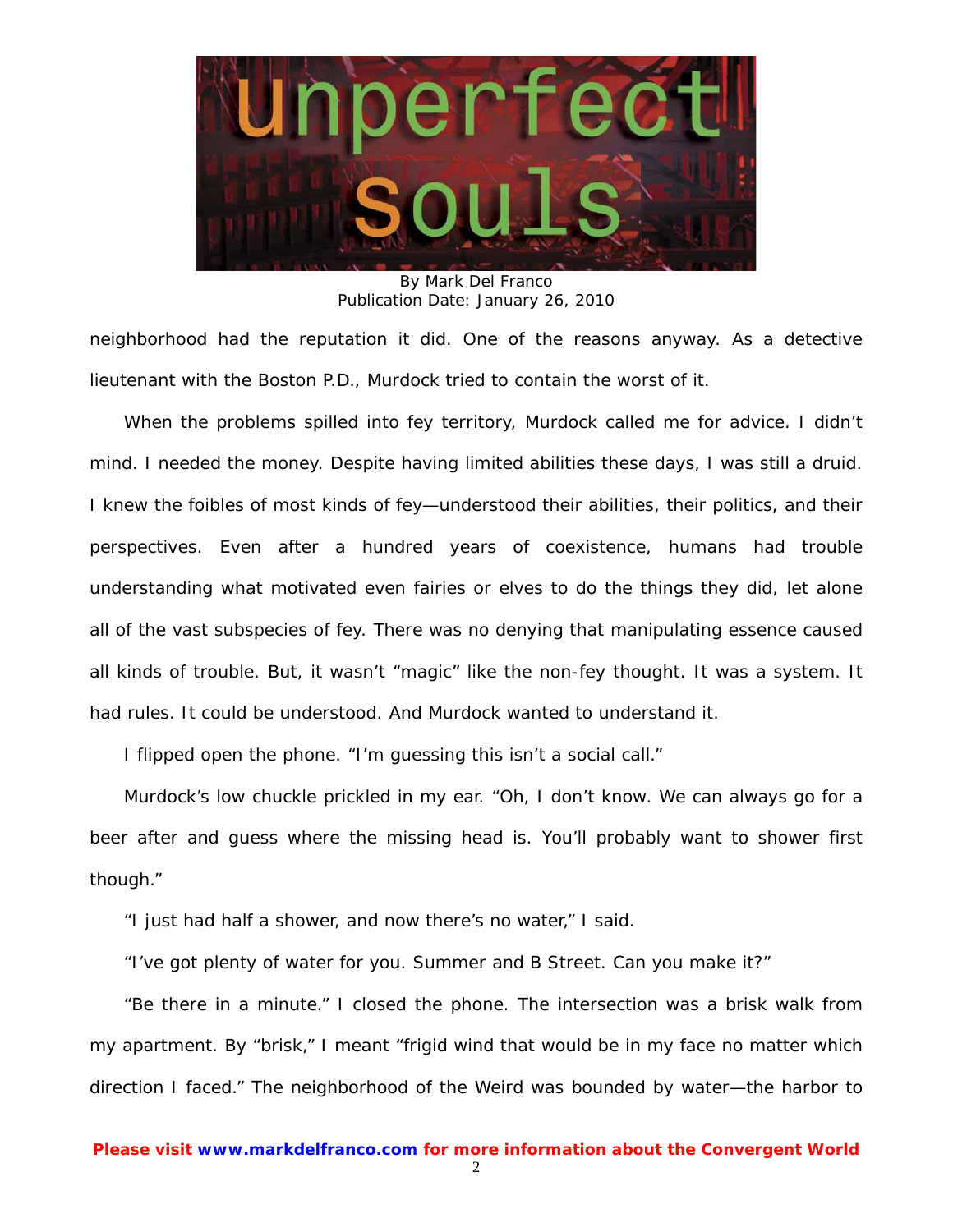

By Mark Del Franco Publication Date: January 26, 2010

the east, Fort Point Channel to the north, and the Reserve Channel to the south. Several long avenues stretched from one end to the other and acted like wind tunnels. Winter was the worst for it, making December my least favorite month, even if it did have Yule.

I put on a gray hoodie and a knit cap, then my leather jacket—the streamlined, padded one, not the old biker. I had lost the biker jacket in TirNaNog a few weeks earlier. Since I might have accidentally destroyed the Land of the Dead in the process of escaping it, I couldn't complain too much about the jacket. TirNaNog was weighing on my mind a lot lately. Briallen, one of my former mentors, tells me I brood too much and blame myself needlessly. Easy for her to say. She didn't apparently destroy another entire dimension that finally opened after being blocked for over a century.

A blast of cold air greeted me on the street. Of course. I bunched my hands in my jacket pockets, hunching forward as I walked. Clouds covered the sky, a flat white expanse that threatened snow but refused to deliver. When tourist brochures called Boston a walking city, they never mentioned winter.

I cut the corner to Old Northern Avenue into more wind. To the north, the financial district's skyscrapers clustered along the edge of the harbor, hard exteriors of glass and brownstone and steel that stared down on the Weird as if they didn't quite approve of the jumble of warehouses and failed office buildings that sat across the channel.

The Weird was a neighborhood of the lost and forgotten as much as a place where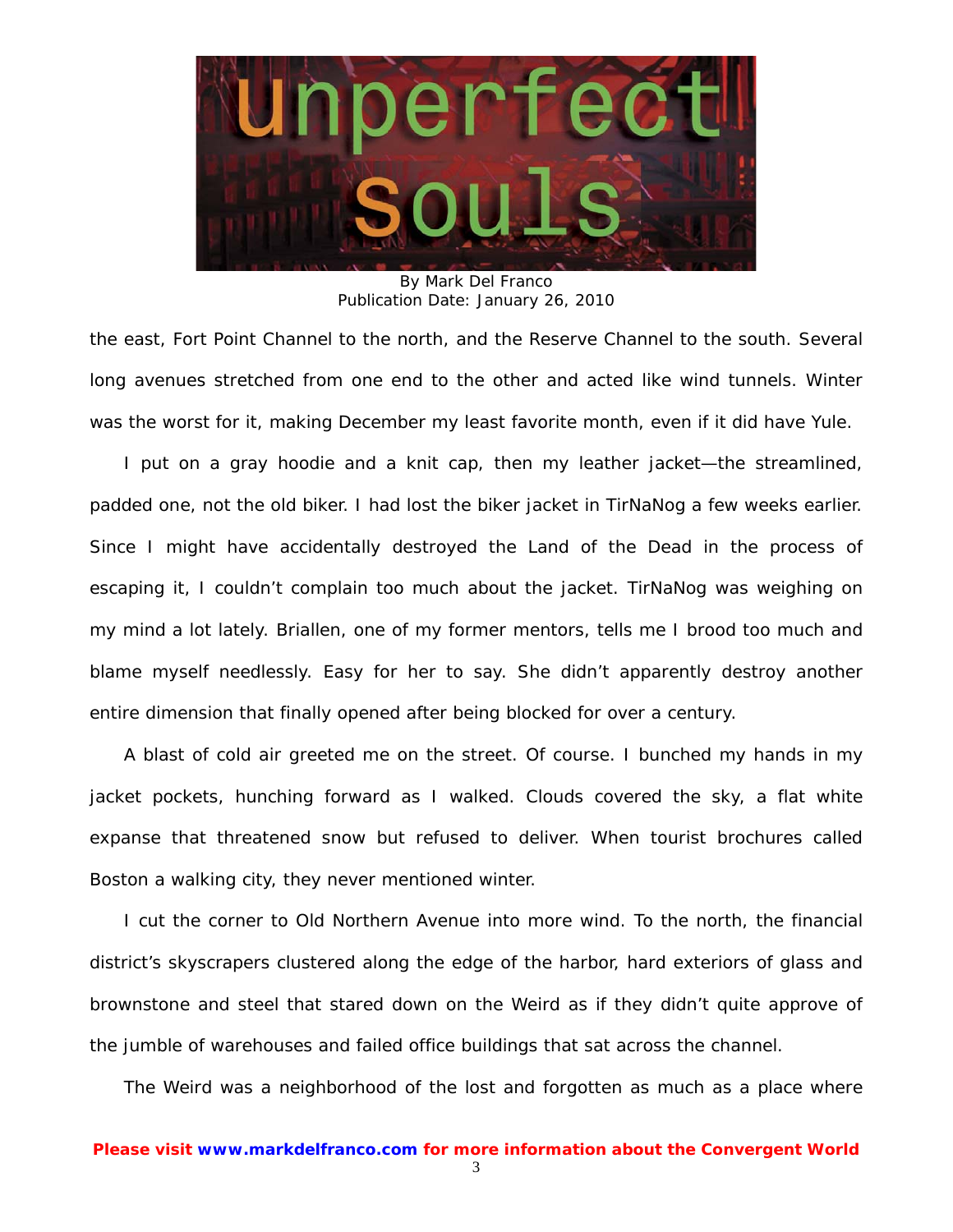

By Mark Del Franco Publication Date: January 26, 2010

people escaped whatever passed for their lives elsewhere. Sometimes that was a good thing, a fresh start in a place that challenged them to get their acts together. Sometimes it was a bad thing, a sad end for people ground down by circumstances beyond their control. It was where I lived and hoped and dreamed, like so many others did.

Anyone with a dream of leaving the Weird would be sorely disappointed these days. A series of fey-related disasters had led the city to clamp down on the neighborhood, declaring travel curfews for those who lived there—but not, of course, for those who visited—and instituting roadblocks to keep people inside—but not, of course, anyone who lived elsewhere. Never mind that the local population had little to do with the essencerelated meltdowns that had nearly destroyed the city of Boston. As far as humans were concerned, essence manipulation was magic, magic came from the Weird, and magic was destroying their comfortable way of life

Anyone with a passing experience of the local scene would have noticed how things had changed. Morning—even late morning—had never been the busiest time of day along Old Northern Avenue. Except for a few diner-type storefronts that served breakfast, the shops didn't even open their doors until nearly noon. Yet police cars were stationed every few blocks along the street, and the bridge had a roadblock. Overhead, black-clad Danann fairy agents from the Guildhouse flew sweeps from rooftop to rooftop, the morning sun glittering off their chrome helmets. Security was even tighter at night,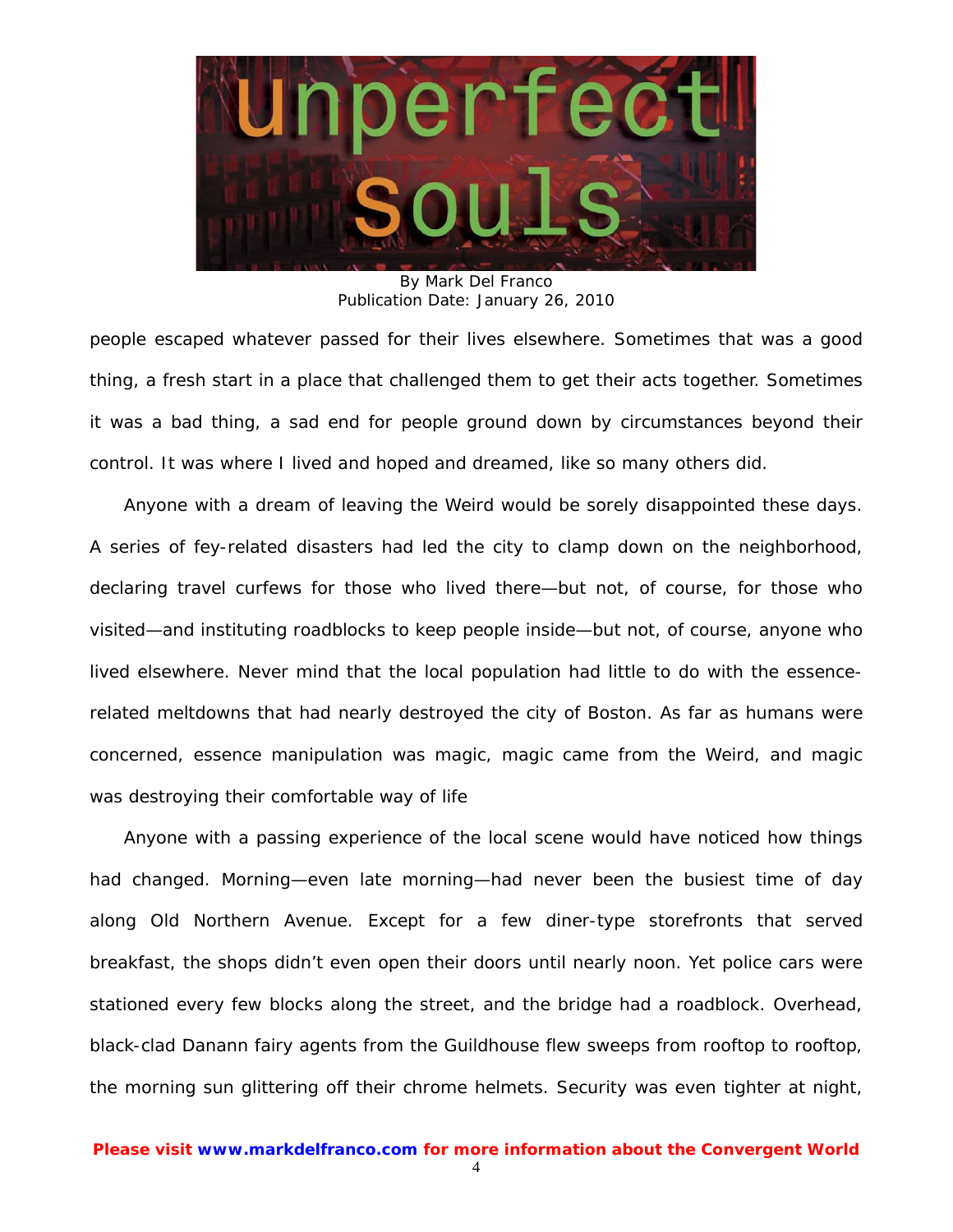

By Mark Del Franco Publication Date: January 26, 2010

at least along the main drag. Martial law was on everyone's lips, and not in an admiring way unless they were on the other side of the channel.

I expected to find Murdock on the corner of Summer and B, and with all the police cars, I almost gave a pass to the B Street Headworks. The yellow police tape across the front door drew my attention back. The building had started out life as a machine-shop warehouse long before the mysterious Convergence that brought the fey folk from Faerie into modern reality. By the early twentieth century, the warehouse had been abandoned. It remained shuttered as the neighborhood began to attract elves and fairies and every other species of fey that couldn't find a home elsewhere. That was when the trouble started.

There's a reason sewers smell the way they do. Down in the Weird, there were even more. Things get flushed, dumped, drained, dissolved, and discorporated and ended up in a noxious stew percolating and meandering its way under the street to the treatment plant across the harbor. The Fey Guild helped the city of Boston install ward baffling in the main lines all over the city to capture potions and spells made with essence that found their way into the sewer system. The old building found new life as a headworks to collect anything charged with essence before it ended up in the harbor.

It wasn't a perfect solution. Every once in awhile, someone's porcelain went flying and landed on the news. Of course, everyone blamed the Weird because that was where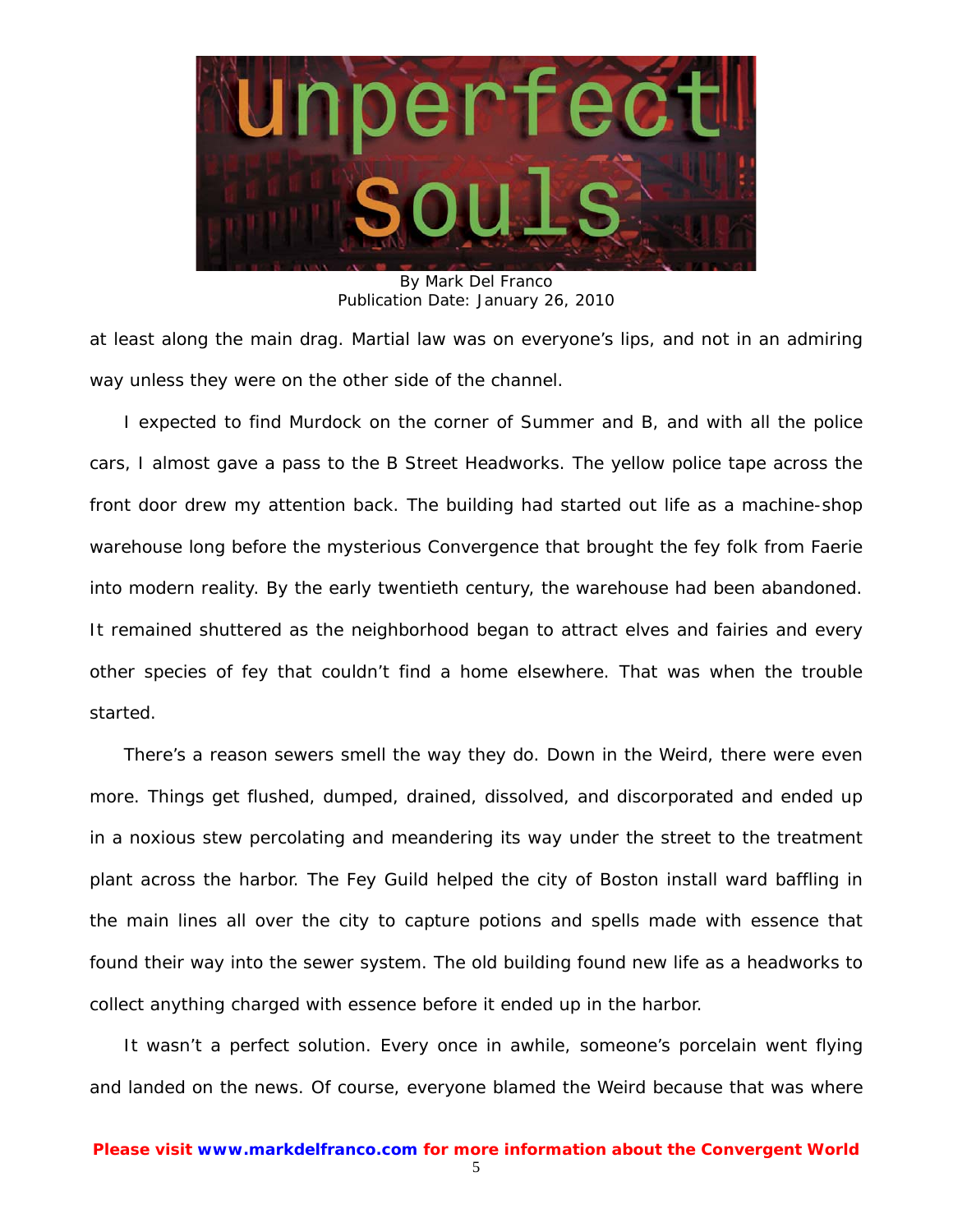

By Mark Del Franco Publication Date: January 26, 2010

the headworks was, but the fey lived all over the city. Just because they looked and smelled nicer on Beacon Hill didn't mean they didn't use the services of the water department.

I flashed my newly minted Boston P.D. identification pass. If anyone looked closely, they'd see that, one, I wasn't a Boston police officer, two, it was a tarted-up travel pass to and from the Weird and, three, my hair was not at its best the day they took my picture for it. Murdock pulled a string or two to get it for me. Being the son of the Boston police commissioner helped that way. Of course, if Commissioner Scott Murdock knew I had the ID, he'd blow a gasket. He's never liked me much and, since I've inadvertently been involved in every recent catastrophe, I was even lower on his list than usual.

The B Street Headworks was one of those places I passed, maybe paused to admire the Richardson Romanesque architecture, but otherwise without giving much thought to it. I had no idea what I had been missing. A wall of glass met me inside, large panes stretching floor to ceiling and the length of the building. Essence didn't travel well through glass, so the wall served as a protection barrier against what happened on the other side. And on the other side was an infernal wonder. Huge iron pipes snaked and twisted through a wide-open space filled with enormous stone cylinders. Conveyor belts rose and fell through a maze of smaller pipes. Steam rose from vats and release valves, hazing the lighting to misty gray and sallow yellow. Catwalks serviced the three-story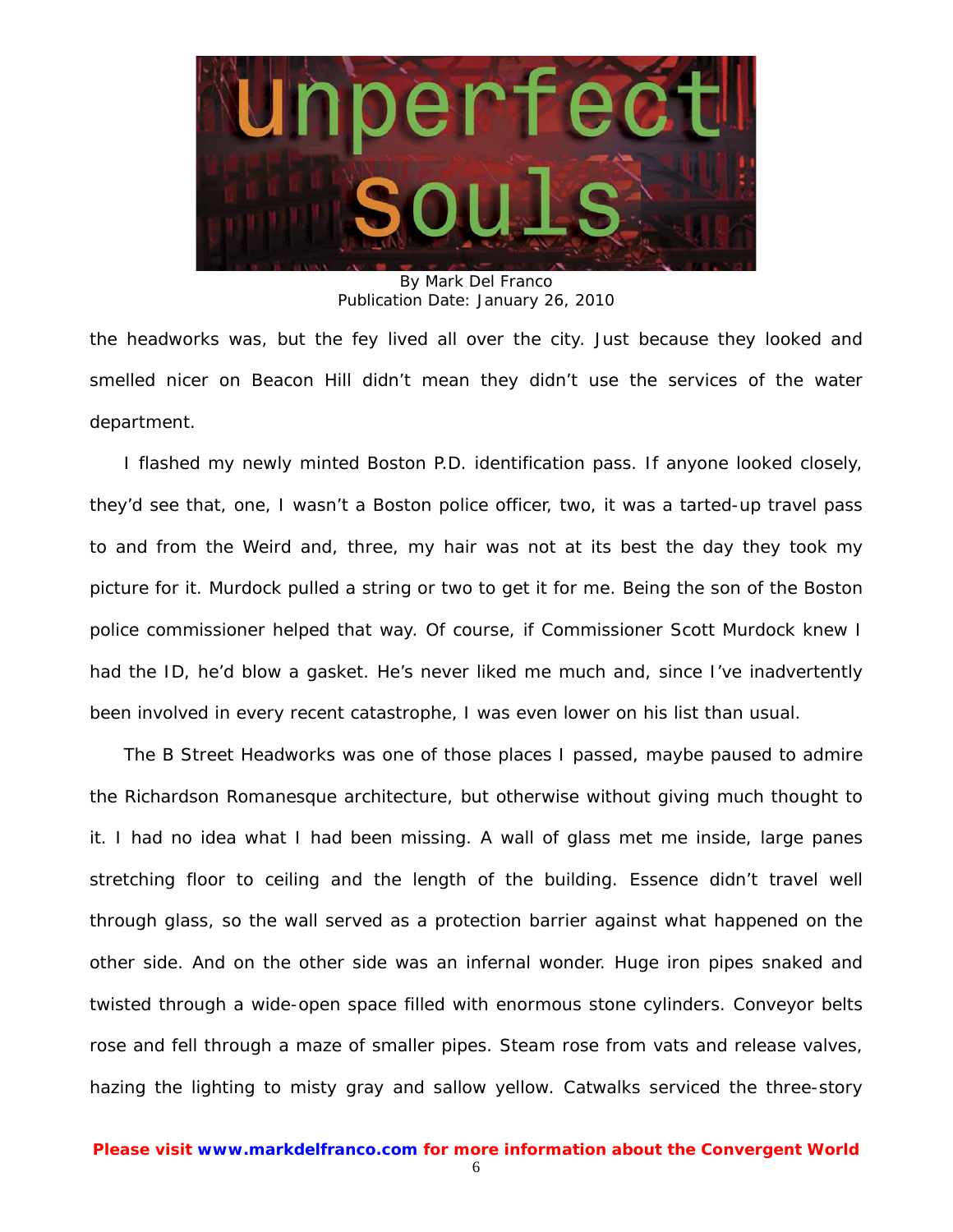

By Mark Del Franco Publication Date: January 26, 2010

height. Solitary fey in all their strange and beautiful-scaled and feathered and oddly colored skin glory lounged against the railings.

Solitary fey didn't fall neatly into any of the major species categories. The Celtic and Teutonic fey each had their own varieties, and the Weird was home to most of them. Scorned and feared for their appearances and odd abilities, it didn't surprise me that so many worked one of the most thankless jobs in the city. They peered down at a group of police officers clustered near one of the large conveyor belts on the main level.

The stench hit me as I let myself through a glass door. My body shields activated, patches of near-invisible hardened essence that protected me from essence attacks and reduced the effect of physical ones. They had covered my entire body once, and I could turn them on and off at will. Now they were fragmented, the result of an essence fight that had destroyed most of my abilities and left a black mass in my brain that hurt like hell whenever I tried to use what remained. I could still activate the shields, but doing it on demand was painful. Perversely, they reacted on their own now, which didn't hurt as much but ratcheted up my anxiety until I could figure out why they had gone on.

As I walked to where Murdock stood with the other officers, my essence-sensing ability kicked in. My vision filled with streams and clouds of light, the machinery and pipes glowing in multicolored hues of essence. The B Street Headworks acted as a giant filter, pulling essence out of the water and sewage before it reached the more mundane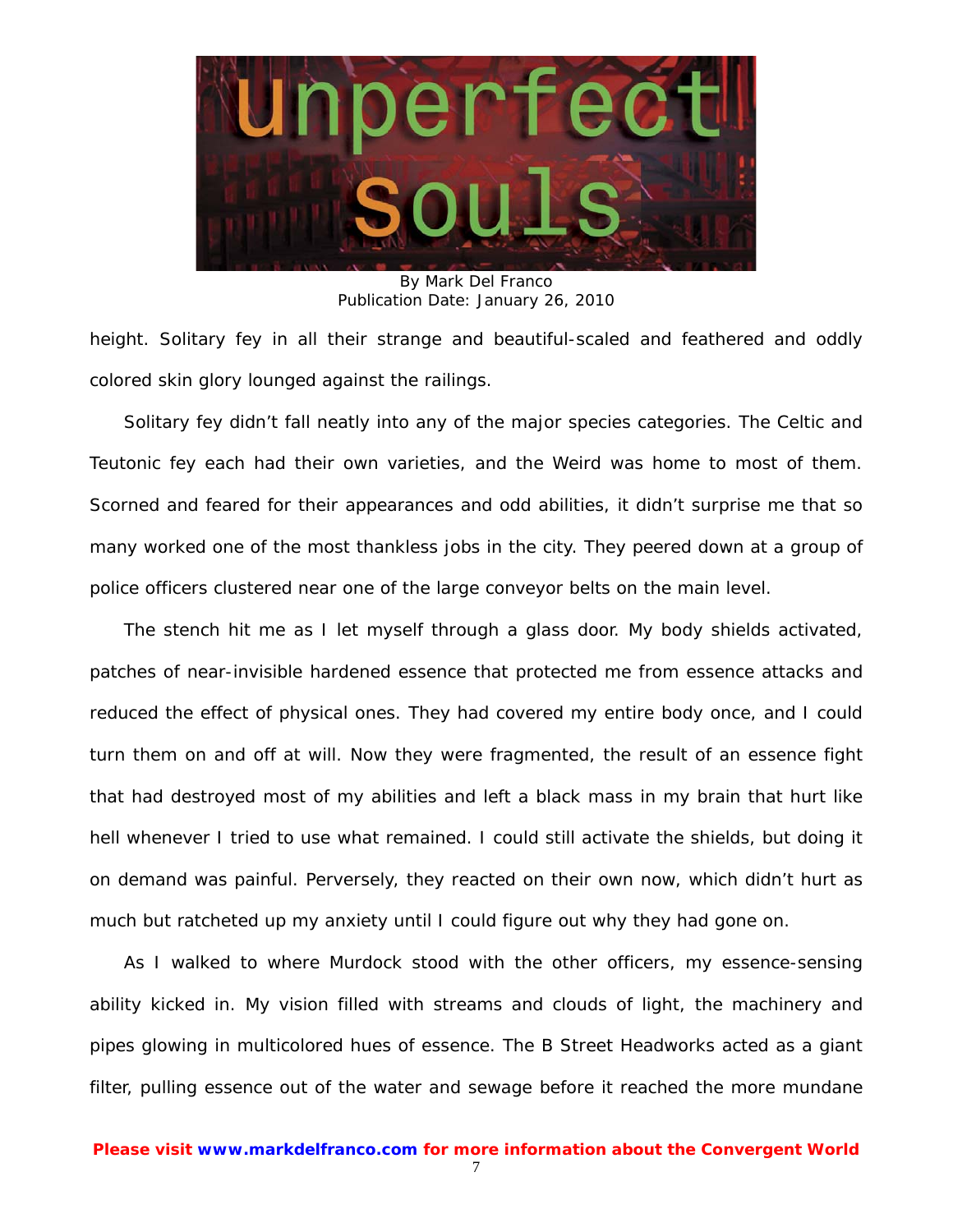

By Mark Del Franco Publication Date: January 26, 2010

headworks that sifted garbage out of the system. The way some of the essence resonated with indigo and violet indicated a nasty brew that was probably what had triggered my body shields in the first place.

Murdock wore a B.P.D parka instead of his usual camel-wool long coat. To the amusement of several workers, the police officers had face masks on. Murdock glanced up from a trough that ran the length of the room. The top of the trough was covered with a glass lid that had quartz wards embedded in it to control the essence inside.

"Hope you haven't had lunch," Murdock said. A putrid stew filled the trough, murky gray water covered with an oily slick. Things floated in it, some of it unrecognizable, but way too much perfectly identifiable. Strands and eddies of essence flickered, more than the natural ambient essence all organic things had. Things intentionally infused with essence pooled in the water, precisely what the B Street Headworks was designed to filter. Unfortunately, one of those things was a male body. He bobbed on the surface, his brawny, naked torso slicked with black grime. His suede trousers had snagged on a seam in the trough and pivoted lazily against the side. To up the horror quotient, his head was missing.

"This has to be one of the most revolting things I've ever seen," I said.

Murdock raised an eyebrow. "One of? I don't think I want to ask."

A flash of pink in the dim atmosphere caught my attention. Stinkwort walked along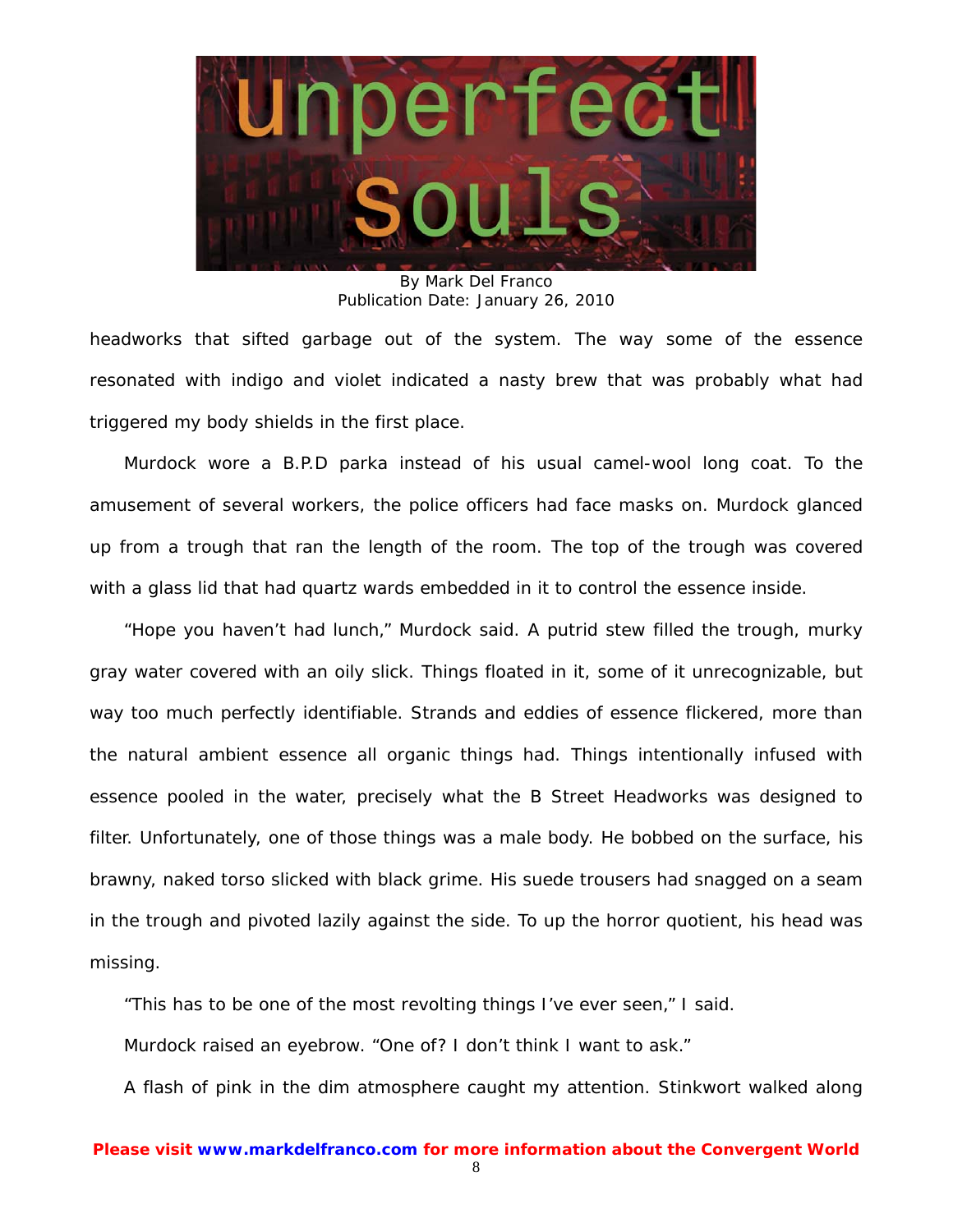

By Mark Del Franco Publication Date: January 26, 2010

the tiny edge of another trough fifteen feet up, peering into its contents. For a diminutive fairy who topped out at twelve inches tall, a one-inch-wide path was not a problem. Stinkwort preferred to go by the name Joe, for obvious reasons. I've known him since before I could walk and talk, so I tended to think of him by his real name. "Where the hell did he come from?"

Murdock followed my gaze to Joe. "He likes odd smells."

I nodded. "It's why he likes your car."

"And your apartment," Murdock said.

"Touché, my friend. A lie, but touché."

Murdock gestured at the body. "We haven't found the head. The plant manager says this is an essence trough for outflow from the gross material filter. The body shouldn't have come through unless it had some kind of essence charge on it. That's why I called you."

I leaned forward. Druids had receptors in the nose and eyes that sensed essence in ways no one understood. My essence-sensing ability had become more heightened in the past few months, far beyond the ability I'd had before the accident. My vision sensing was more acute, too. I didn't have to be near something now to sense essence—I could see it. The essence coming off the body explained why it had ended up in the trough. The corpse radiated differently than normal essence. The filters must have had a fail-safe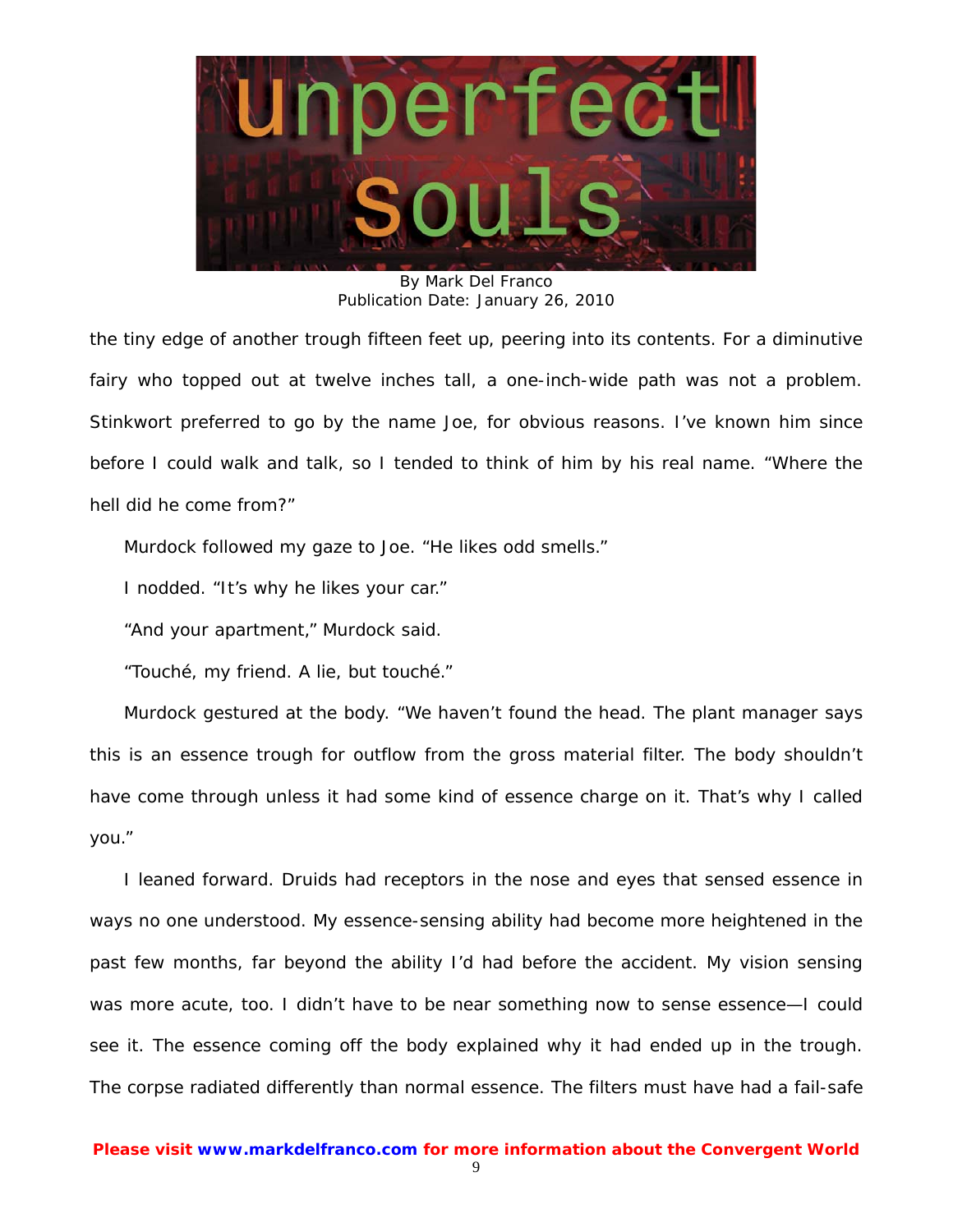

By Mark Del Franco Publication Date: January 26, 2010

to kick out anything it didn't know how to categorize. "He's Dead, Murdock."

Murdock pursed his lips and nodded slowly. "Excellent deduction, Connor. I wasn't sure what to make of the missing head."

I laughed at the dry tone in his voice. "Seriously. He's Dead, as in TirNaNog Dead. You've got a dead Dead guy."

A few weeks earlier, the veil between the world of the living and the dead opened on Samhain, the holiday that the non-fey world called Halloween. Under any other circumstances, that would have been cause for celebration, since none of the veils between here and Faerie had opened in over a century. But things went wrong—seriously wrong—and the veil slammed shut. When that happened, the Dead from TirNaNog who happened to be on the living side of the veil became trapped here. They were supposed to vanish at daybreak. They didn't.

Murdock's face went flat. The Dead were not his favorite topic. He was raised in a Roman Catholic home. Mass on Sunday was not a chore for him, but a duty and desire. Fitting the Dead into his worldview was becoming more and more difficult for him. "Why would someone kill a Dead guy?" he asked.

I shrugged. "For all the same reasons someone would kill the living. When you've got an axe to grind against someone who died, I imagine the temptation to kill him again is pretty high when you catch him walking around again. Especially since you can do it over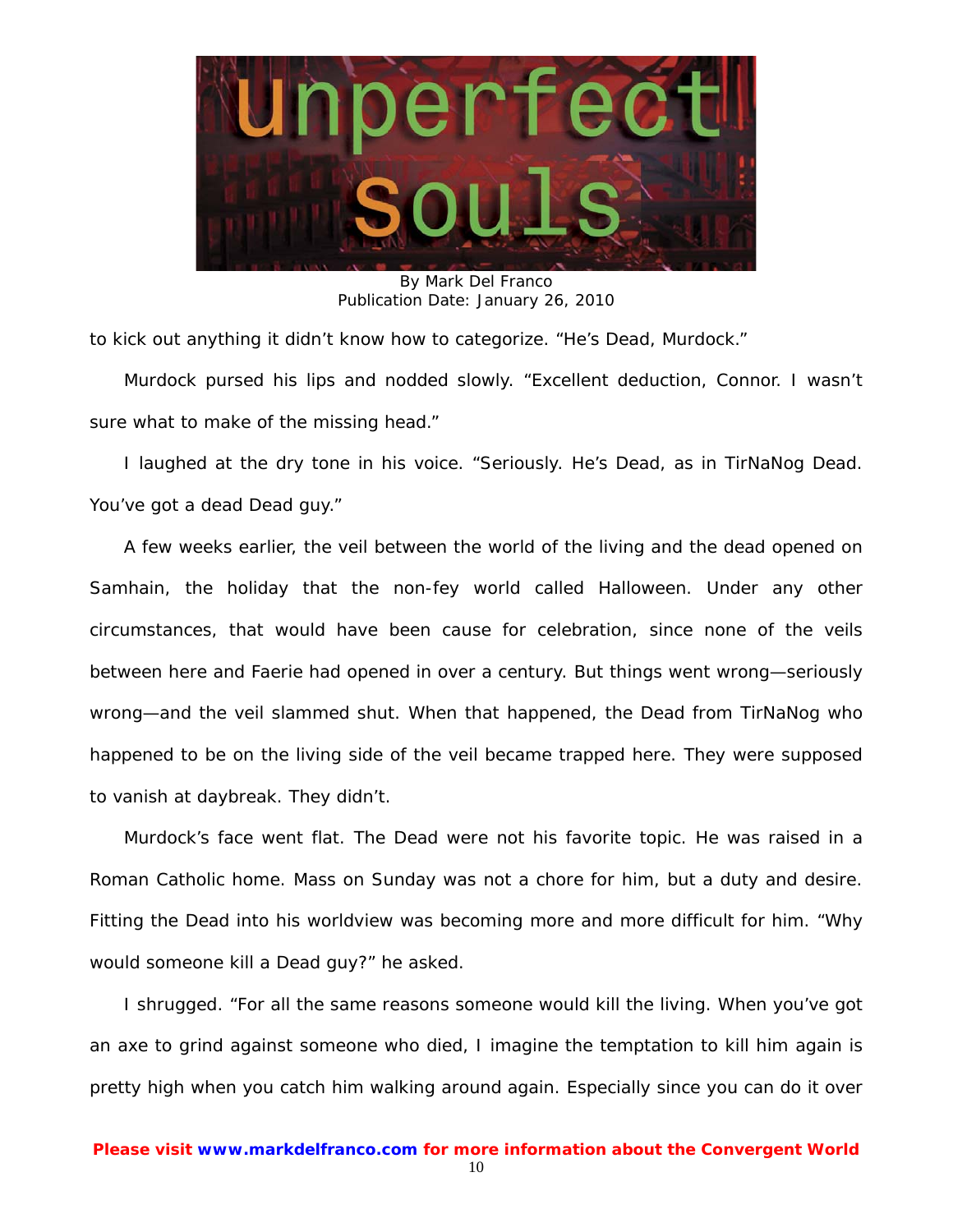

By Mark Del Franco Publication Date: January 26, 2010

and over. The Dead regenerate the next day. Which brings me to this guy. Whoever did this wanted him to never come back. That's why the head is missing. Since the head is where the fey believe the soul abides, if you remove the head, you acquire the power of the soul, and the Dead guy can't regenerate. I'd get as much info off the body before dawn as you can. Without the head, it's going to discorporate into its elemental essence and vanish forever."

Murdock looked even less pleased. Resurrection outside his Church was not something he liked to discuss either. "How am I supposed to find a motive for killing a Dead guy who might not have even died this century?" he muttered, more to himself than to me.

Joe fluttered down and landed on the trough. He peered through the glass at the body, twitching his nose and shaking his head. "I think he died two and a half hours ago."

"You can sense that by looking at him?" Murdock asked.

With a sage expression, Joe pointed. "Of course. See? His watch stopped. It's probably not waterproof." A murmur of chuckles rippled through the nearby officers. Murdock cracked a smile. Joe was fascinated by clocks and watches, mostly because he didn't see their point.

"Are you going to ask the Guild to look into this?" I asked.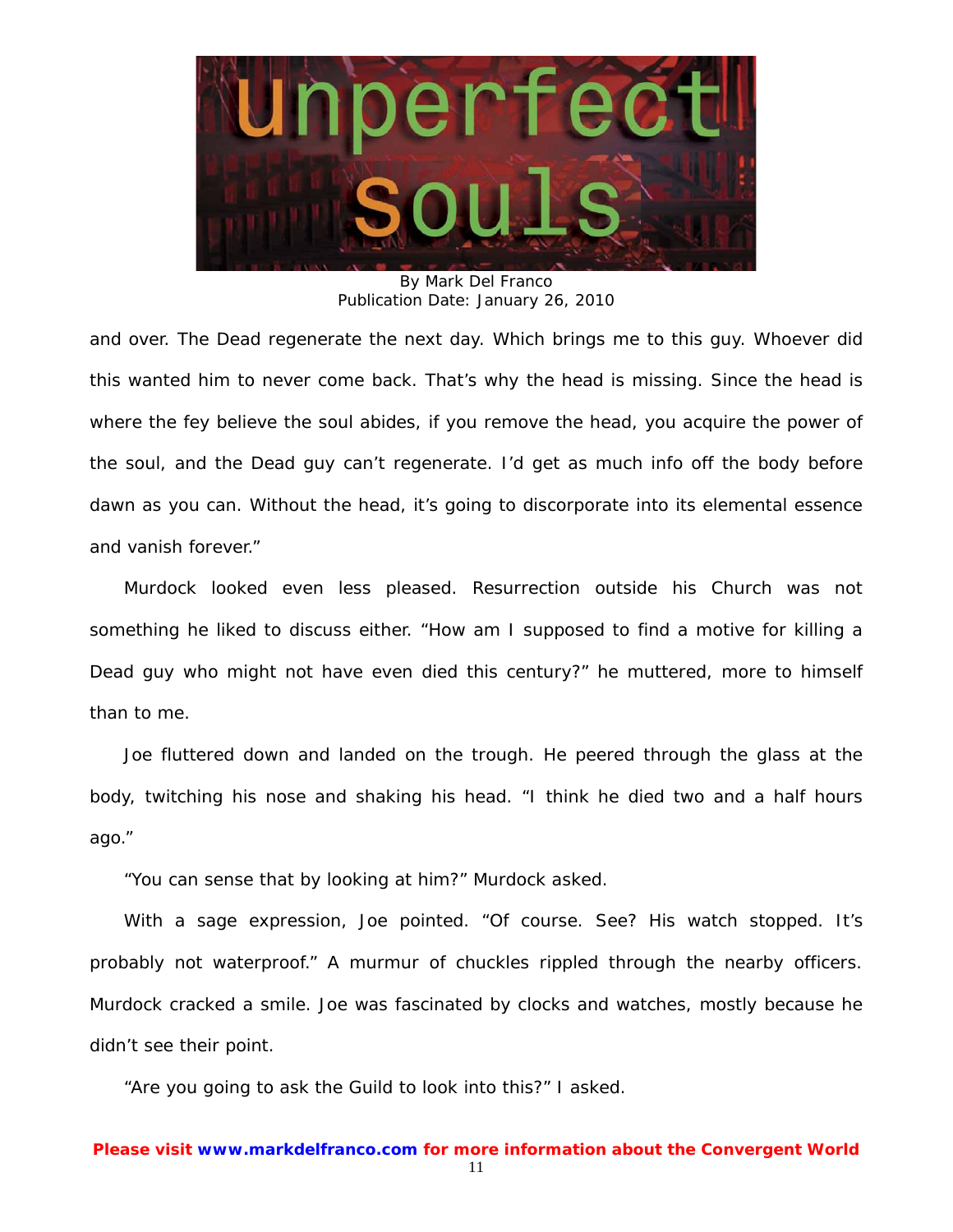

By Mark Del Franco Publication Date: January 26, 2010

Murdock scratched his nose. "Not enough reason, not with everything else going on. They've already said they take no responsibility for any Dead from TirNaNog unless they become a threat to the city."

"Well, at least that makes their position clear for a change." The Fey Guild theoretically handled fey crime in the city. It failed, mostly owing to politics and indifference. If you had money or any kind of power, they were right there for you. If not, you didn't get farther than the lobby—especially now, when the Guild had its hands full trying to keep the local human population pacified in the wake of recent controversies. Their usual lack of interest in the Weird had become intense interest—the negative kind. With the mayor and governor pointing their fingers at the Guild, the Guild looked for someone to take the blame and pointed several rungs down the ladder at the Weird. The Dead weren't even on the ladder.

An officer stepped closer to Murdock. "They've cleared the main intake. No head. They can isolate this channel, but they need to get the rest back online."

Murdock nodded. "Tell them okay. And call Janey Likesmith over at the morgue and tell her that Connor Grey says we've got a dead Dead guy. She'll need to work fast. Make sure you say dead twice like that."

Janey was a Dokkheim elf and the only fey person who worked for the Office of the City Medical Examiner. She didn't have much support down at the OCME, but these days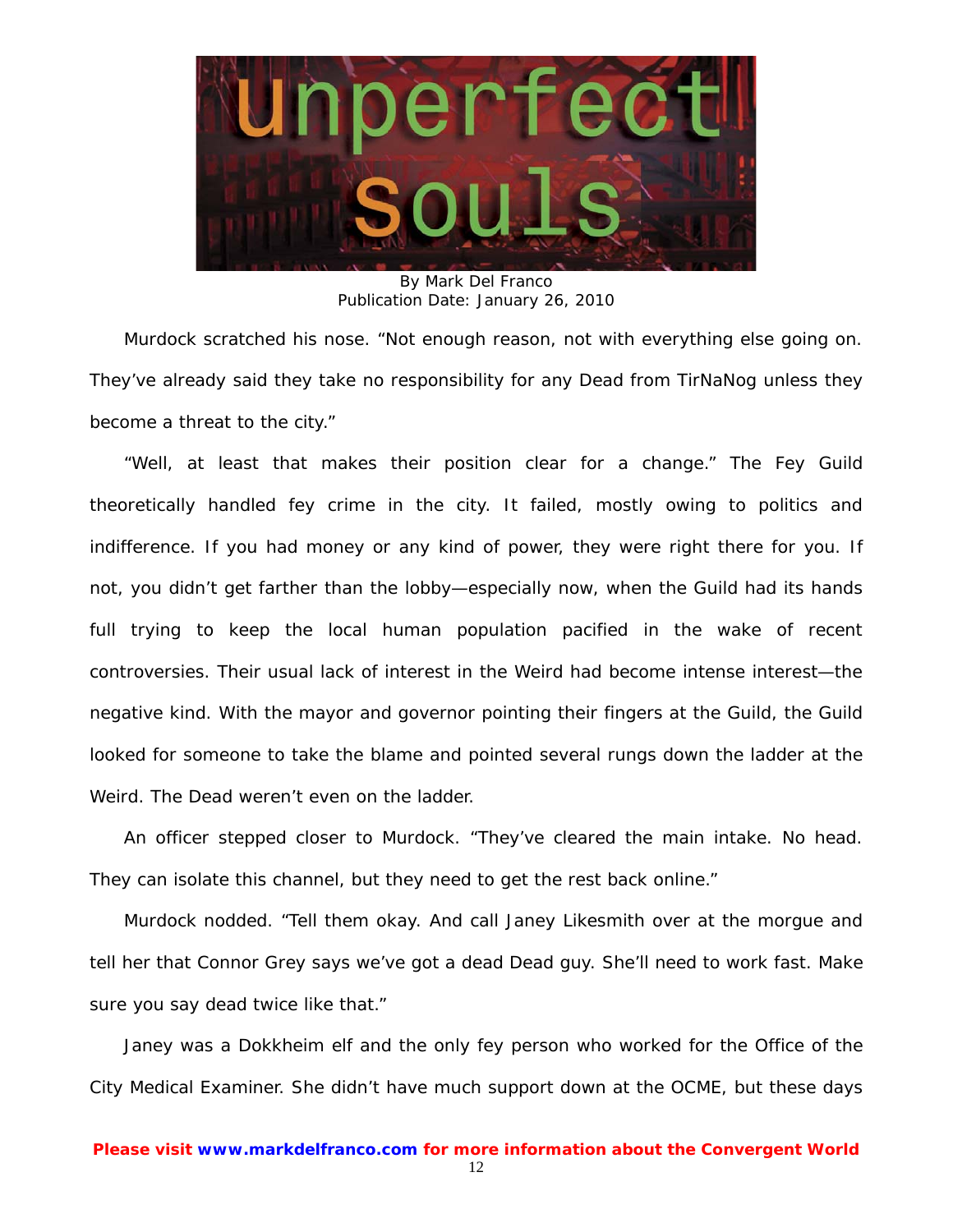

By Mark Del Franco Publication Date: January 26, 2010

she was the last hope for fey murder victims the Guild abandoned. She was sharp and intuitive. I doubted we'd get very far on the body, but if there was anything to know, she'd find it.

Murdock raised an eyebrow. "I hear there's plenty in the budget to control crime in the Weird at the moment. You want in on this?"

I stared down at the body. If another Dead guy did the deed, I didn't know if I cared all that much. The Dead had their own rules that the living didn't understand. But if the killer wasn't Dead, that meant a nut job was running around the Weird, and we already had too many of those. "Yeah, I'm in."

A long screech went up as machinery restarted. The air shifted, its foul odor changing to a new foul odor as water rushed through pipes. Conveyor belts rumbled to life with a metallic rattling, and a heavy static tickled along my skin as essence filters resumed their work. Two men in headworks hazmat suits approached the trough, body shields hardened and augmented as they lifted the glass to retrieve the body.

A shimmer of essence scraped across my mind, signaling that someone fey was about to use a mental communication called a sending.

*He's not the first.*

My gaze swept the catwalks. The solitaries who had been watching had returned to work. No one made eye contact with me, and I had no idea which direction the sending